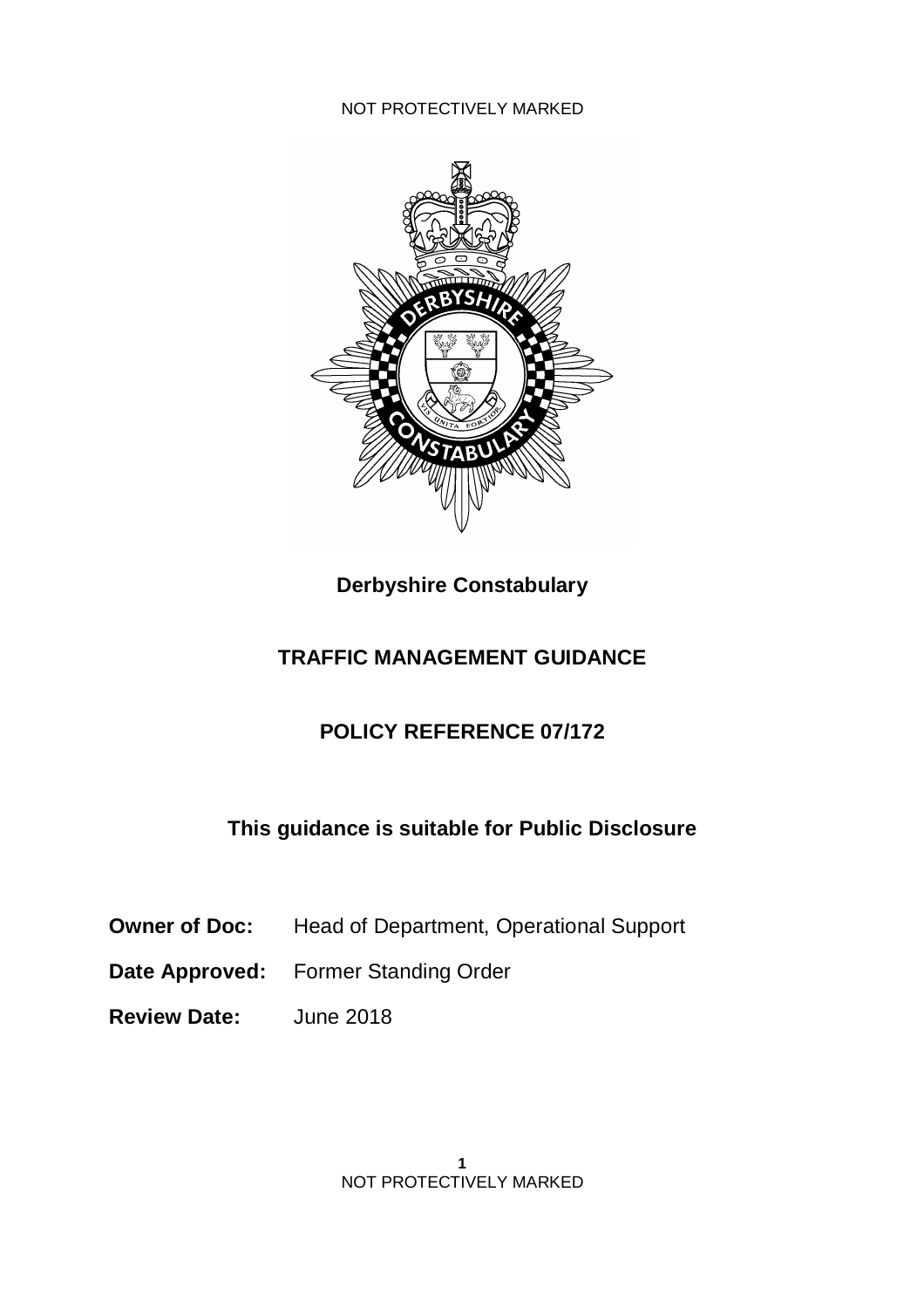## **INDEX**

# Heading

# Page No

| 1.  |  |
|-----|--|
| 2.  |  |
| 3.  |  |
| 4.  |  |
| 5.  |  |
| 6.  |  |
| 7.  |  |
| 8.  |  |
| 9.  |  |
| 10. |  |
| 11. |  |
| 12. |  |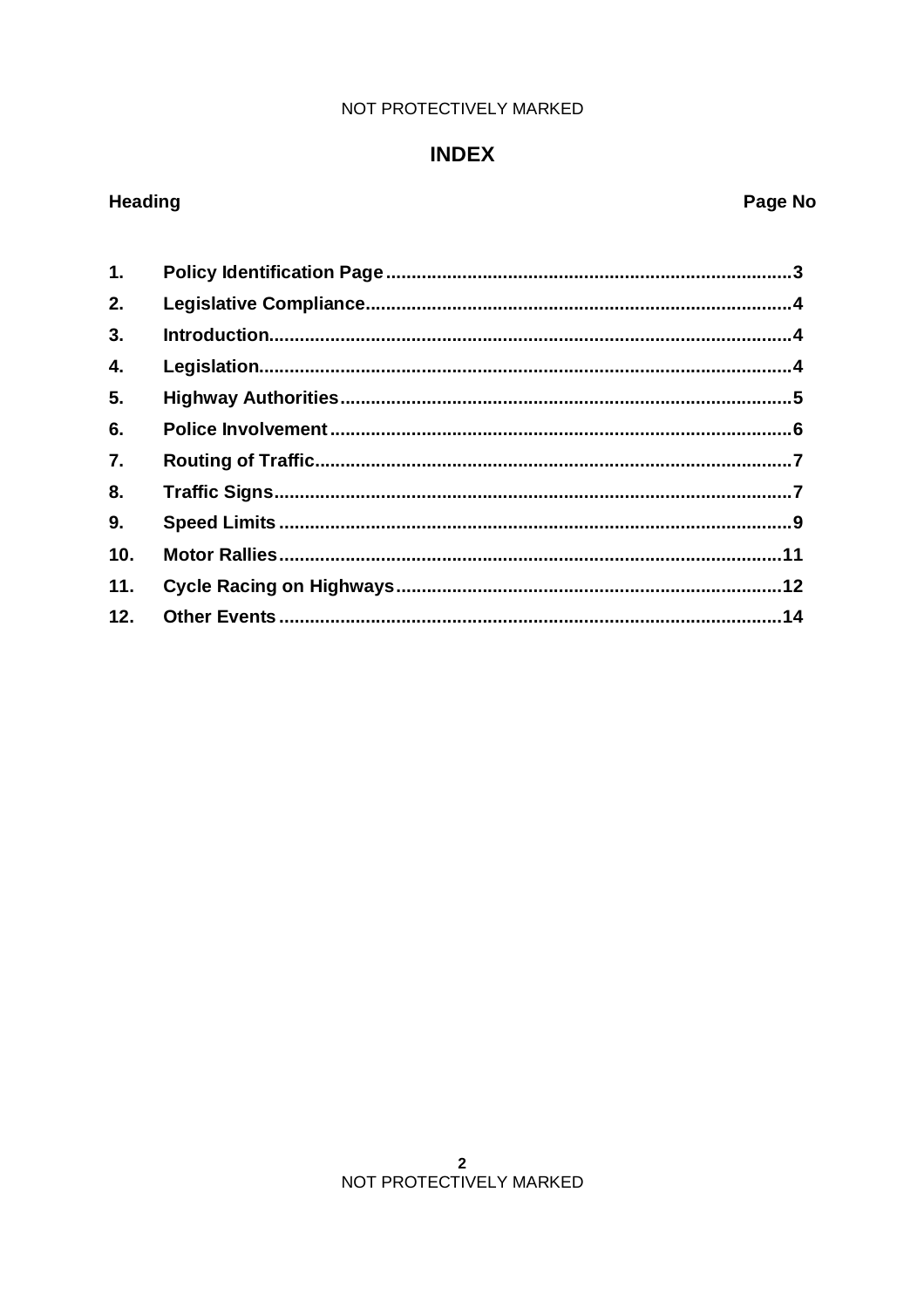## **1. Guidance Identification Page**

| Guidance title:                                                                           |                     | <b>Traffic Management Guidance</b>      |  |  |
|-------------------------------------------------------------------------------------------|---------------------|-----------------------------------------|--|--|
| <b>Registry Reference number:</b>                                                         |                     | 07/172                                  |  |  |
|                                                                                           |                     |                                         |  |  |
| <b>Guidance implementation date:</b>                                                      |                     | Former Standing Order                   |  |  |
| <b>Guidance review date:</b>                                                              |                     | <b>June 2018</b>                        |  |  |
| <b>Department / Division responsible:</b>                                                 |                     | <b>Operational Support</b>              |  |  |
| <b>Guidance owner:</b>                                                                    |                     | <b>Head of Department</b>               |  |  |
| Last reviewed by:                                                                         | <b>Ashley Knott</b> | Date last reviewed:<br><b>June 2016</b> |  |  |
|                                                                                           |                     |                                         |  |  |
| Impacts on other policies / guidance / documents (list):                                  |                     |                                         |  |  |
| Road Policing                                                                             |                     |                                         |  |  |
|                                                                                           |                     |                                         |  |  |
|                                                                                           |                     |                                         |  |  |
|                                                                                           |                     |                                         |  |  |
|                                                                                           |                     |                                         |  |  |
|                                                                                           |                     |                                         |  |  |
|                                                                                           |                     |                                         |  |  |
|                                                                                           |                     |                                         |  |  |
|                                                                                           |                     |                                         |  |  |
|                                                                                           |                     |                                         |  |  |
|                                                                                           |                     |                                         |  |  |
|                                                                                           |                     |                                         |  |  |
| <b>Security Classification:</b><br><b>NOT PROTECTIVELY MARKED</b>                         |                     |                                         |  |  |
| Disclosable under FOI Act: YES                                                            |                     |                                         |  |  |
| Guidance to be published on Intranet YES<br>Guidance to be published on Force Website YES |                     |                                         |  |  |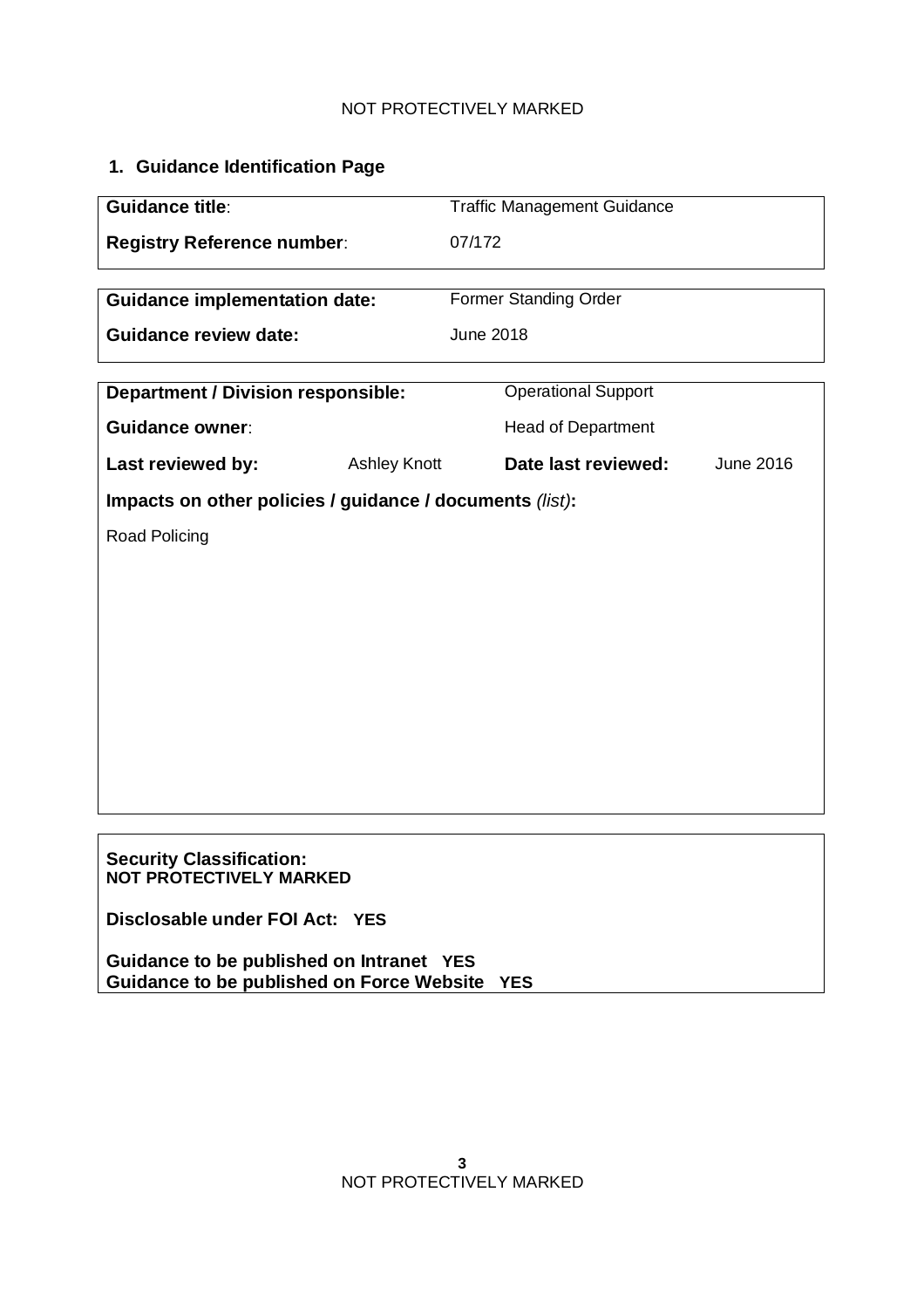## **2. Legislative Compliance**

This document has been drafted to comply with the principles of the Human Rights Act. Proportionality has been identified as the key to Human Rights compliance, this means striking a fair balance between the rights of the individual and those of the rest of the community. There must be a reasonable relationship between the aim to be achieved and the means used.

Equality and Diversity issues have also been considered to ensure compliance with the Equality Act 2010 and meet our legal obligation in relation to the equality duty. In addition, Data Protection, Freedom of Information and Health and Safety Issues have been considered. Adherence to this policy or procedure will therefore ensure compliance with all relevant legislation and internal policies.

### **3. Introduction**

The Force Traffic Management Officer is based within Operational Support at Ripley Police Station, Wyatts Way, DE5 3SU. The role provides liaison with the various highway authorities, community and local Safer Neighbourhood Teams to ensure that optimum use is made of highway facilities currently available or which can be provided.

These agencies include the Department for Transport, the Highways Agency, Local Authorities, Public Utilities and Contractors, Police Officers, the Casualty Reduction Enforcement and Support Team (CREST) and Civil Parking Enforcement (CPE).

The Traffic Management Officer is also a statutory consultee on various issues, providing a force response on these and other related issues on behalf of the Chief Constable.

Both Derby City and Derbyshire County Council have de-criminalised certain parking offences so effectively civil parking enforcement is now operating across the county.

This enables only Civil Enforcement Officers to deal with waiting restriction offences by issuing Penalty Charge Notices. The police still retain enforcement responsibility for many offences including obstruction offences and lighting regulation offences. The police also retain responsibility for all offences on agreed high speed sections classed as 'Excluded Roads' (search Force Intranet using 'CPE' or Derbyshire County Council's Park Smarter Internet Website for more information).

Whenever any decision is made that may affect the Human Rights of any person, the decision, along with the rationale behind it must be fully recorded by the decision maker at the time. In addition all action must have a legal basis, a legitimate aim, be fair (i.e. nondiscriminatory) and proportionate. The record will be kept on file by the Force Traffic Management Officer.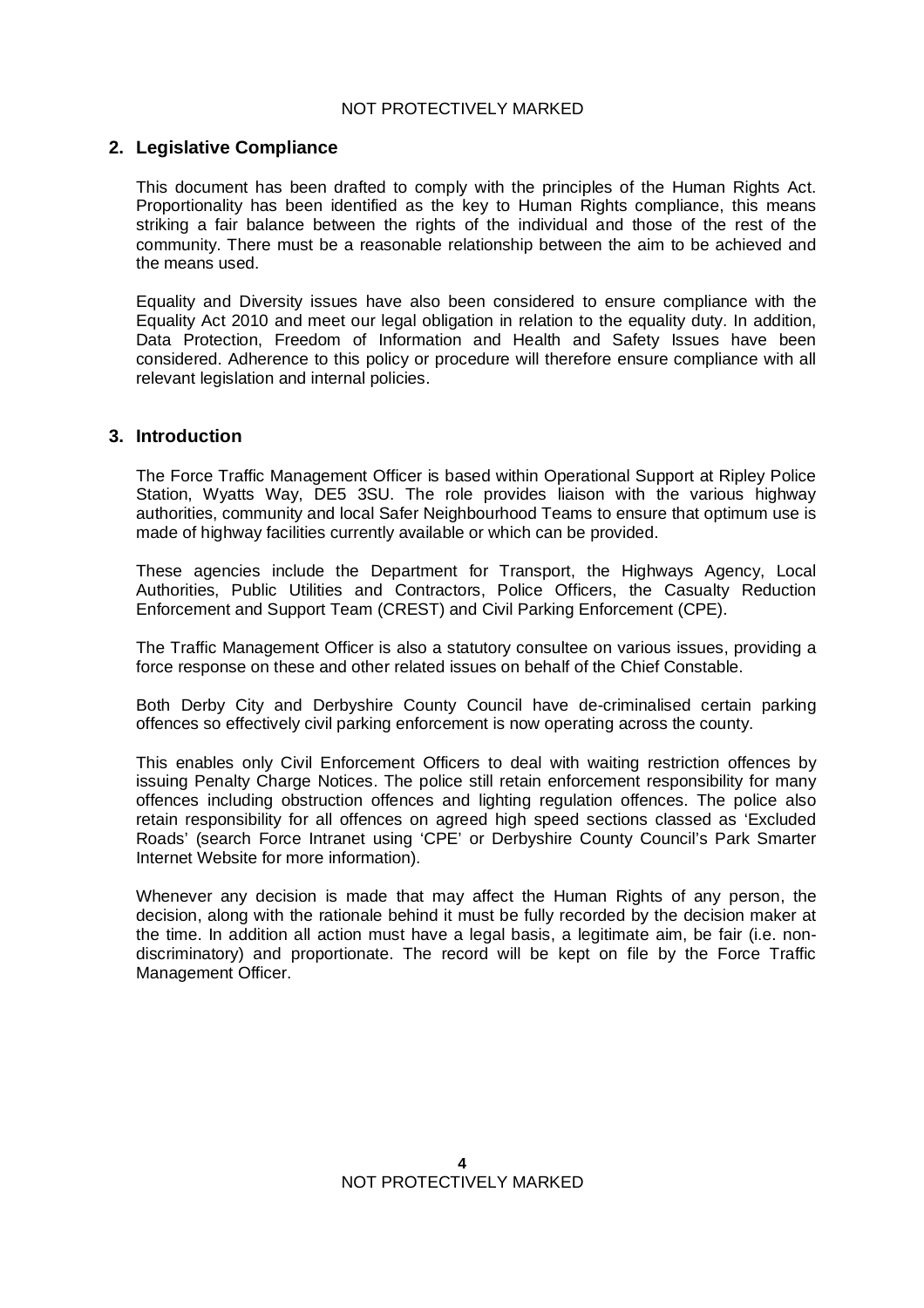## **4. Legislation**

Schedule 9 of the Road Traffic Regulation Act 1984 requires local authorities to consult with the Chief Officer of Police before making a Traffic Regulation Order. Such orders may be made for the following reasons: -

- i) For avoiding danger to persons or other traffic using a road.
- ii) For preventing damage to a road or any building on or near the road.
- iii) For facilitating the passage of any class of traffic (including pedestrians).
- iv) For preventing the use of the road by vehicular traffic of a kind or in a manner which is unsuitable, having regard to the existing character of the road or adjoining property.
- v) For preserving the character of the road in a case where it is especially suitable for use by persons on horseback or on foot (without prejudice to iv above).

A Traffic Regulation Order may also provide for the prohibition, restriction or regulation on the use of a road by vehicular traffic at times or periods specified and may: -

- i) Require traffic to proceed in a specified direction or prohibit it from so proceeding.
- ii) Specify the part of the carriageway to be used by traffic proceeding in a specified direction.
- iii) Prohibit the use of roads by through traffic.
- iv) Prohibit or restrict overtaking.

## **5. Highway Authorities**

The following highway authorities have direct responsibility for the maintenance of roads within Derbyshire: -

- i) Strategic Road Network (previously known as trunk roads); The Highways England via its appointed Managing Agents Contractor.
- ii) County Roads; Derbyshire County Council.
- iii) City Roads; Derby City Council.

Each of these authorities may contract out certain aspects of road maintenance to other agencies, including private agents or district councils.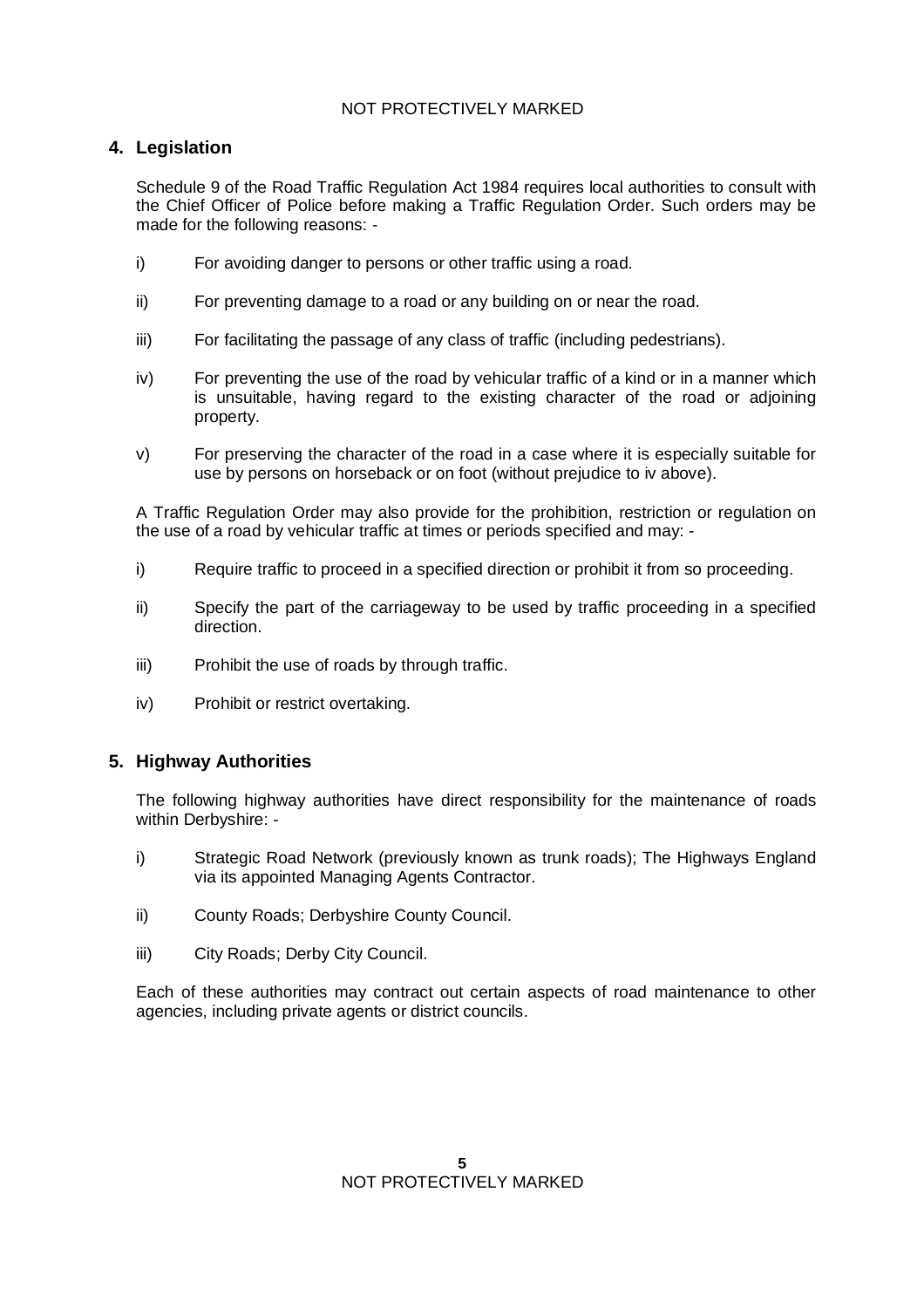#### **6. Police Involvement**

#### **Factors Affecting Traffic**

Members of the Force should be familiar with any project likely to affect traffic conditions during the normal course of patrol. If they observe matters relating to traffic flow or road safety which need to be remedied, they should ensure that steps are taken to report the matter. This can be done through direct liaison with contractors at the site or, if necessary, by reporting the matter to the relevant highway authority. In non-urgent situations, advice and liaison can be provided by Force Traffic Management, but officers must ensure that Traffic Management is made aware of all such issues where appropriate. The general e-mail is traffman@derbyshire.pnn.police.uk.

#### **Traffic Management Proposals**

Traffic management proposals are formulated by highway authorities or their agents often in response to requests from the police, district councils, parish councils or members of the public. Highway authorities will forward proposals to Force Headquarters for police observations. The Force Traffic Management Officer will ensure that proposals are evaluated through consultation with Road Policing Sections and where necessary, with the local policing section with particular reference to road safety and enforcement implications. In some cases, it may be necessary to arrange site meetings with highway officials so that the proposals can be discussed in more detail.

The input of local officers is very important particularly where issues are raised by the local community and are agreed priority profiles. Local policing teams and their managers will be asked to give their views on various proposals and will be kept informed. In addition, the presence of a local police team member will be important at relevant meetings, where views will be sought, however, to ensure consistency of approach on traffic management issues then officers should refrain from entering into correspondence or dialogue other than via Force Traffic Management Officer. The Force Traffic Management Section will deal with incoming correspondence and replies on such issues.

#### **Need to Report Promptly**

Reports on traffic management proposals should be submitted without delay as highway authorities are invariably working to tight deadlines. A prompt reply is essential; otherwise there is the likelihood that important police considerations will not be considered during the deliberations of the authority concerned. The Force Traffic Management Officer will formulate a reply, in consultation with local policing teams, as appropriate.

Occasionally, residents' action groups or individuals will write to the Chief Constable or to BCU Commanders requesting support for specific road schemes – e.g. traffic calming measures, changes to speed limits, waiting restrictions, pedestrian crossing facilities etc. The responsibility for dealing with requests of this nature rests not with the police but with the relevant highway authority and correspondents should be advised accordingly. It is important that we do not attempt to respond on behalf of the highway authority concerned. Such requests should be referred to the Traffic Management Officer who maintains a strong link with highway representatives (see above).

Occasionally, it may be necessary to submit a police recommendation to the highway authority in which case, where appropriate, local policing teams will be consulted, especially where there are enforcement implications or other matters of local interest to be taken into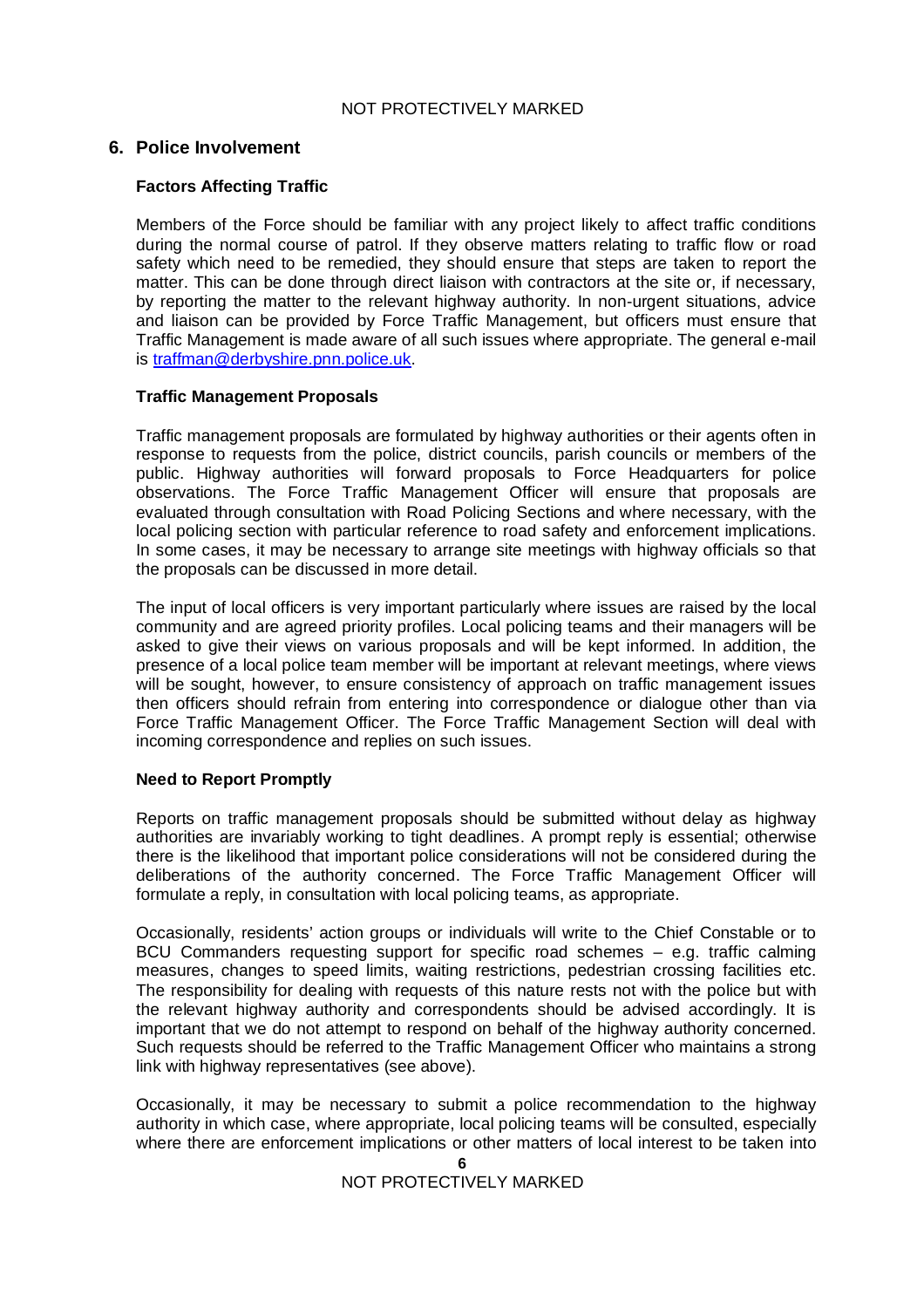account. In contrast, where correspondents are requesting enforcement of existing speed limits, waiting restriction, etc. this is very much an operational policing responsibility and should be forwarded to the relevant section manager and/or Casualty Reduction Enforcement Support Team as appropriate for attention.

## **7. Routing of Traffic**

#### **Traffic Diversions**

When major roadworks, special events, or other local traffic problems are likely to disrupt the flow of traffic, consideration should always be given to the introduction of suitably signed diversions. These will normally be introduced by highway authorities after consultation with police and other interested parties.

#### **Road Obstructions**

Instances of an abnormal road obstruction interfering with the normal flow of traffic e.g. floods, fallen trees, collapsed building etc. should be reported to the Force Control Room who will create an incident log. Force Control Room will be responsible for informing the appropriate highway authority who will in turn be requested to arrange for the removal of the obstruction and the placing of warning and diversionary signs if necessary. Force Control Room should be notified and will ensure that local and/or national radio stations are notified for the information of the public in appropriate circumstances.

Local authorities should only be requested to respond immediately to an incident when it is absolutely necessary. Each case should be judged on its merits and requests of a nonurgent nature should be communicated during normal working hours.

### **8. Traffic Signs**

#### **Definition**

Traffic signs are defined as 'all signals, warning posts, direction posts, signs or other devices for the guidance, direction or control of persons using the roads. These include not only permanently erected signs, but also temporary signs, lines and road markings'.

#### **Categories – Enforcement and Maintenance**

Signs can generally be divided into three categories: -

- i) Warning These are used to indicate a dangerous, unusual or unexpected situation and it is essential that the sign accurately describes the situation to be encountered. They are normally triangular in shape.
- ii) Mandatory These are divided into two sub-sections; signs indicating prohibitions and others giving orders. They are normally circular in shape.
- iii) Information There are two categories in this section; general information and boundary/direction signs. Good direction signing is a major contributor to traffic management as it enables drivers to be given information well in advance of junctions etc.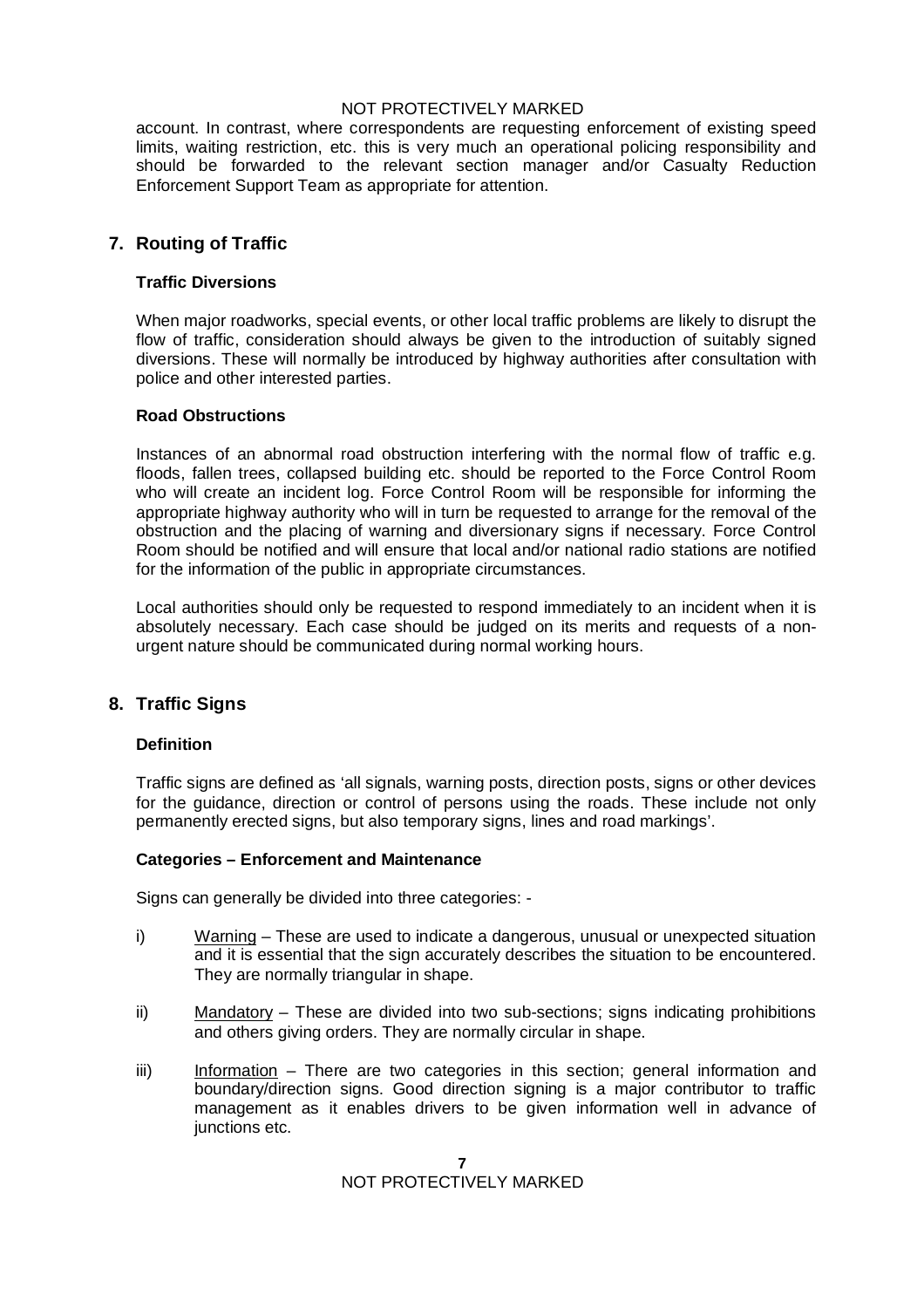#### **Carriageway Markings**

Carriageway markings are an integral part of traffic management and they fall into the same three categories as upright signs: -

- i) Warning e.g. central white lines, lane lines, edge of carriageway lines and school entrance markings.
- ii) Mandatory e.g. give way, stop, double central white lines, waiting restrictions, box junctions and zig zag markings at pedestrian crossings.
- $iii)$  Information e.g. bus stops and route markings.

Some road markings must be used in conjunction with upright signs and preclude enforcement unless the correct combination is used.

#### **Reporting of Defects**

In the interests of road safety, in order to prevent abuse and to ensure that prosecution can be undertaken where appropriate, it is essential that traffic signs and carriageway markings are maintained in good condition. Any defects which come to police attention, including instances where signs are not illuminated or are masked by foliage etc. should be reported using an officers Personal Digital Assistant (PDA) where available, allowing the details and location to be transmitted directly to the relevant Highway Authority. Alternatively, Form 421 (available electronically via S Drive, Force Forms) can be completed which is sent to the relevant highway authority via the Collision Administration Team.

Both PDA and Form 421 reporting are intended as a convenient means of reporting relatively minor road defects.

When completing the form, officers should insert full details of the exact location (automatically provided using PDA if completed at the location), including road numbers where applicable. Some items of roadside furniture (e.g. street lamps and traffic bollards) display a serial number and where possible, these should be included to enable highway maintenance staff to readily identify the defect. Officers should complete their full details, together with a direct dial telephone number, or telephone extension, to enable highway maintenance contractors to make direct contact in the event of further information being required.

Form 421 should NOT be used for recommending measures that require major road reconstruction or will necessitate major expenditure on the part of the Highway Authority. Suggestions or recommendations of this nature should be reported and submitted to the Force Traffic Management Officer.

Road defects that require immediate attention on safety grounds (e.g. exposed electrical wiring, defective traffic lights) should be notified immediately by telephone or fax to the relevant Highway Authority via Force Control Room.

#### **Temporary Signs at Roadworks**

Section 174 of the Highways Act 1980 and New Road Works and Street Works Act 1991 place a quite specific obligation on those engaged in roadworks to provide proper traffic signs, barriers and lights for temporary obstructions and to remove them as soon as they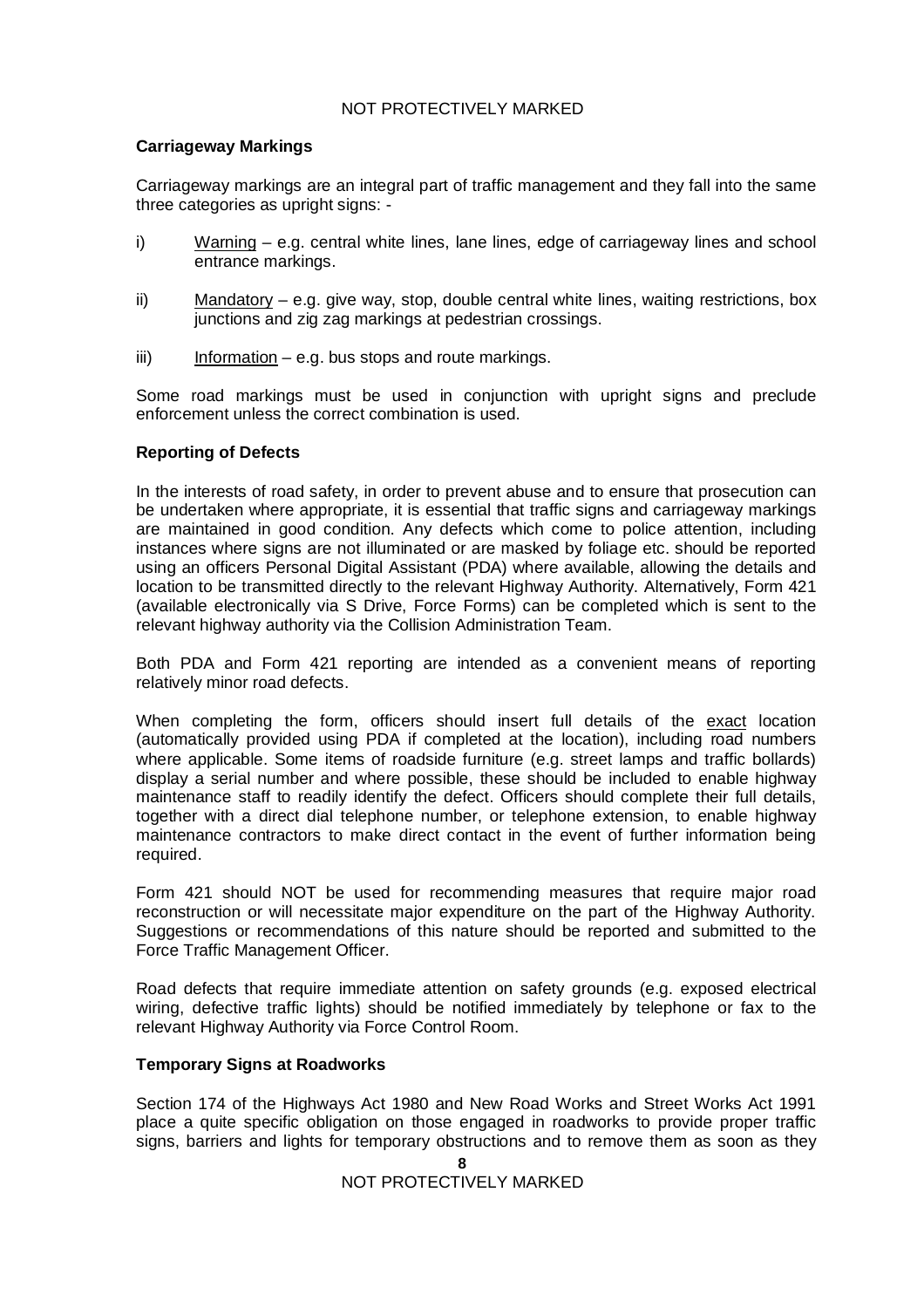cease to be needed. Chapter 8 of the Traffic Signs Manual sets out the accepted Code of Practice to be followed. The signing of roadworks can, however, leave a lot to be desired. Inattention to safety can create unacceptable hazards. The fact that the signs are temporary can encourage the attitude that they do not carry the same weight as permanent traffic signs. Officers should pay attention to such sites and ensure that remedial action is taken whenever inadequate warning signs are displayed.

Patrolling officers should seek advice from a Road Policing supervisor if they are unsure.

#### **Police 'No Waiting' Signs**

The Traffic Management Act 2004 makes provision for any person under the instructions of the police or highway authority to place 'no waiting' cones on the highway indicating prohibitions or restrictions relating to vehicular traffic in order to prevent congestion or obstruction – power to maintain such a sign for a maximum period of 7 days or less from the time it was placed out. Section 67 Road Traffic Regulation Act 1984 grants this power but only in extraordinary circumstances. Only police officers can deal with drivers/riders who fail to comply with these cones – the offence is failing to conform to a traffic sign and is non endorsable.

Operational Planning Sections based in the 2 territorial divisions and at Headquarters liaise with respective organisers and the Force Traffic Management Officer concerning events where it may be necessary to place out cones. If agreed, organisers can buy in or hire cones and place them out as per police written authorisation.

#### **9. Speed Limits**

#### **Responsibility**

The Highways Agency is responsible for the setting of speed limits on the strategic road network. Local highway authorities may impose, vary or remove speed limits on principal and other roads within their jurisdiction.

#### **Use of Speed Limits**

The criterion for setting local speed limits is set out in the Department of Transport Circular 1/2013 Setting of Local Speed Limits. The fact that a speed limit has been imposed at a place which genuinely requires special protection and is not unreasonably low is likely to influence driver behaviour so as to benefit all road users. Experience has shown, however, that many residents and indeed, some authorities, expect too much from speed limits. The Department for Transport sets out guidelines for the setting of speed limits.

One of the key factors in the Government guidance is 'what the speed limit on a particular road looks like to road users' because a key point is the need for general self-compliance in order to ensure the speed limit is adhered to by the majority of road users.

There can be no doubt that lower speeds tend to result in fewer and less serious collisions but simply to make a Traffic Regulation Order and erect speed limit signs does not automatically ensure that traffic speeds will be reduced to the extent desired and this is likely to carry difficult enforcement implications.

Whenever a Highway Authority proposes to introduce a speed limit which is clearly likely to create an onerous and unsustainable enforcement burden, the authority should be urged to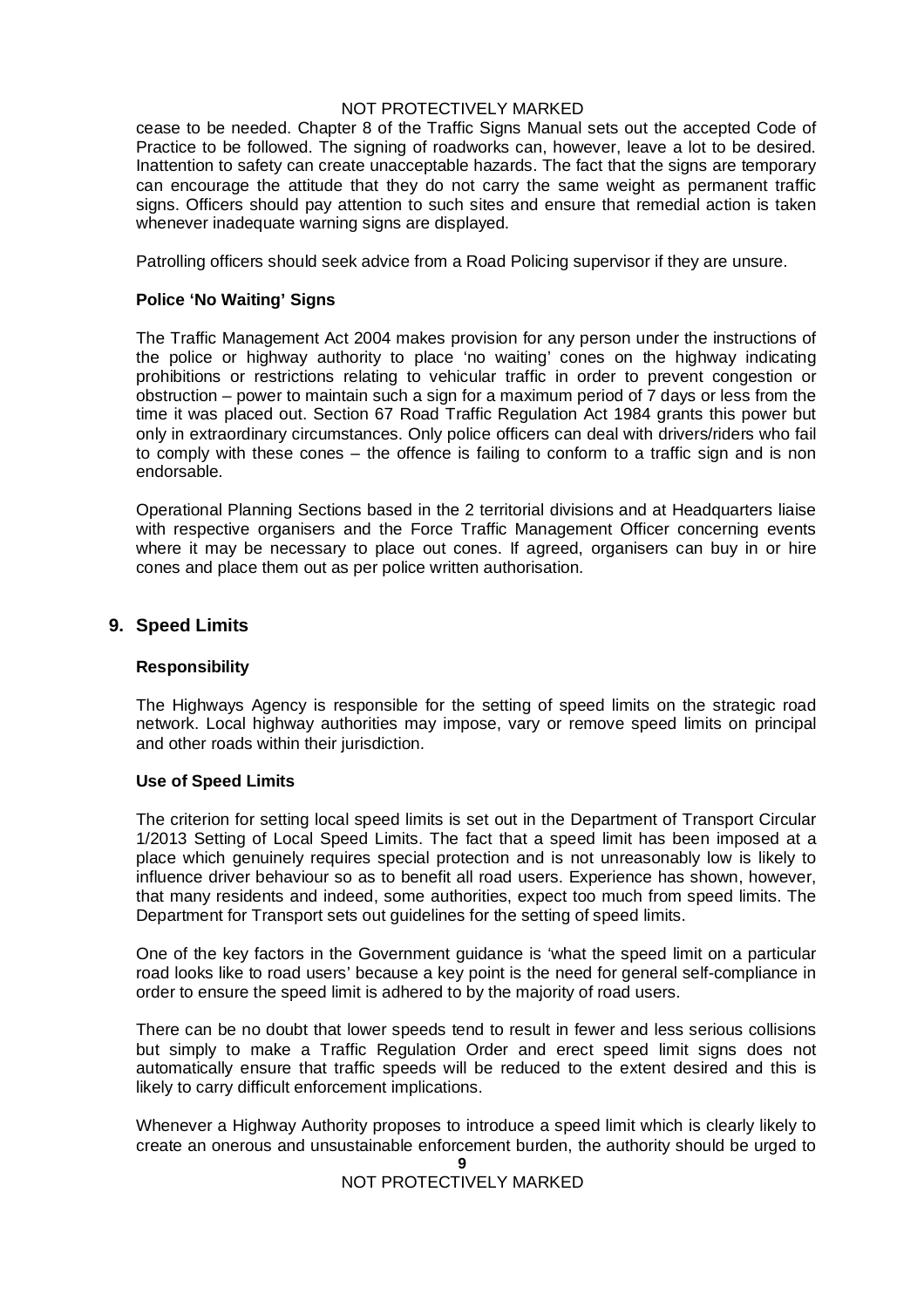introduce effective measures designed to induce compliance with the new limit. Analysis of injury collision history and the identification of suitable engineering measures must be a priority consideration before new speed limits are introduced; otherwise there is a risk of the collision areas remaining untreated.

When considering the proposed introduction or variation of a local limit, the following general points should be borne in mind: -

- i) Local limits are not normally necessary where the character of the road itself limits the speed of most vehicles to a level at or below that of the limit under consideration.
- ii) Limits which are unsupported by evidence of speed related collisions, but are imposed in anticipation do not serve the cause of traffic management or road safety.
- iii) Speed limits cannot be used to solve problems caused by isolated hazards and should not be applied to meet conditions arising for only short periods of the day e.g. outside schools or factories. In such circumstances other measures such as adequate warning signs, improved lighting or even variable speed limits which are in force only the duration of the hazard are likely to be more effective and respected.
- iv) Speed limits should only be lowered when a positive contribution to road safety, casualty reduction or traffic management can reasonably be expected. A study of types of collisions, their severity, causes and frequency, together with a survey of traffic speeds will all help to determine the most appropriate speed limit.

#### **Enforcement**

NPCC Speed Enforcement Policy Guidelines (issued in May 2013) and approved by Chief Constables reiterates the importance of Highway Authorities introducing 'workable' speed limits stating that when a road looks and feels like the speed limit many drivers will comply.

The need to consider providing speed enforcement includes locations where: -

- i) A mandatory limit has been introduced.
- ii) There is a need for compliance.
- iii) The speed necessary is clear to all drivers using the road and;
- iv) Some decide to ignore the limit and road safety benefit will be achieved through compliance.

#### **Traffic Calming Measures**

Traffic calming measures such as road humps, pinch points, kerb build-outs and central hatch markings can all help to alter a driver's perception of the road and are likely to control speeds much more effectively than unrealistic speed limits. They have a very useful role to play in contributing towards road safety and casualty reduction and their use should always be considered in appropriate circumstances.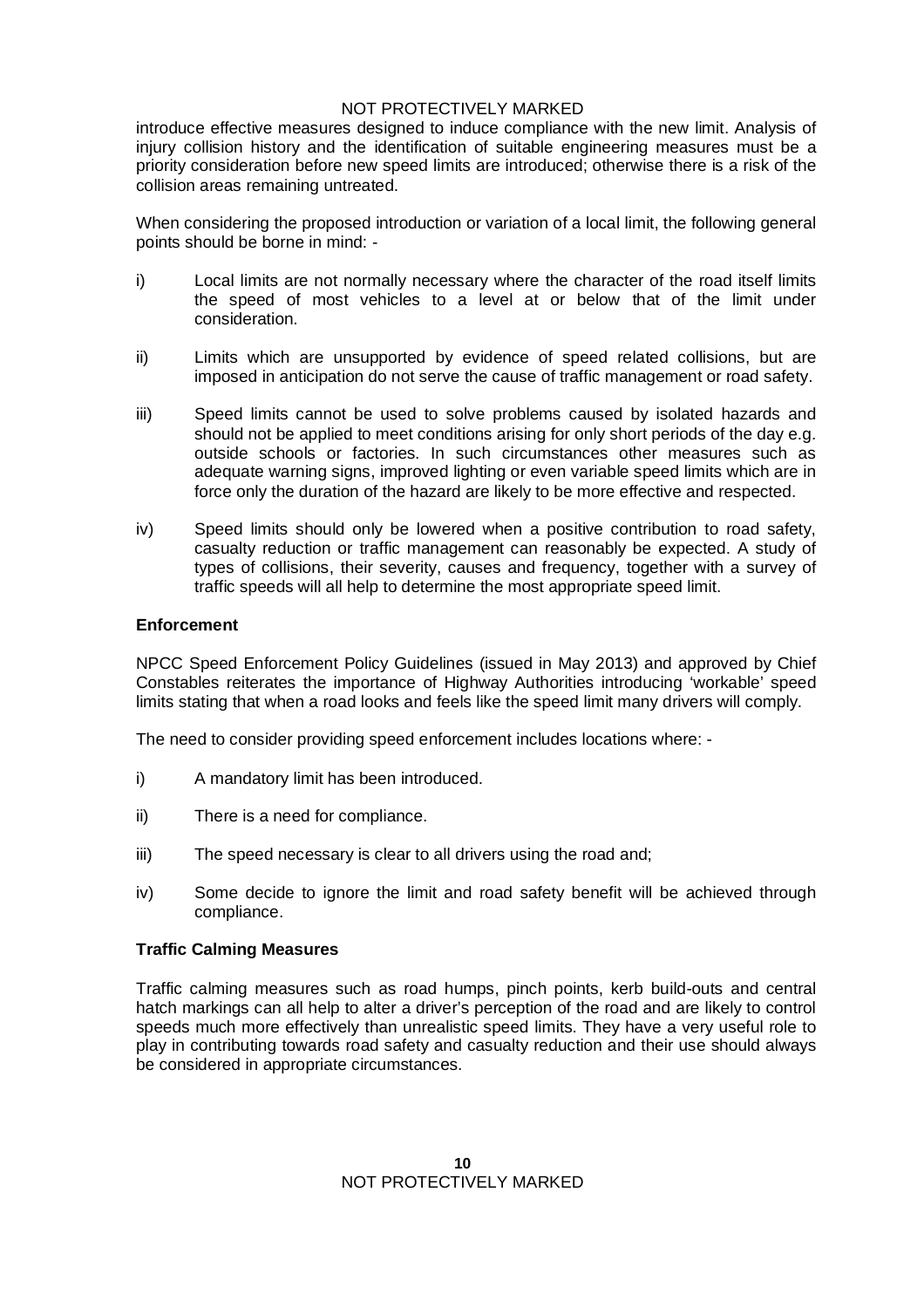#### **Safety Cameras**

The use of cameras, whether fixed or mobile, can be most effective in controlling traffic speeds. Their introduction will be considered only in respect of those routes that are known to suffer from a speed related personal injury collision problem.

The Smart Motorway All Lane Running Scheme commenced operation between M1 Junctions 28 and 31 South Yorkshire border on 31 March 2016, permanently converting the hard shoulder to a running lane. This is a congestion scheme aimed at controlling traffic flows to minimise traffic disruption. The road is managed by Highway England and one of the safety technology features is the presence of mandatory variable speed limits which manage traffic flows. Highways Agency Digital Enforcement System 3 (HADECS) speed cameras are in operation.

Force advice can be obtained from the Derbyshire Safety Camera Partnership via the Safer Roads Website.

#### **10. Motor Rallies**

#### **General**

Motor car and motor cycle rallies, treasure hunts and reliability trials are often held in the Force area and there is a need to strike a fair balance between the interest of participants and the general public.

#### **Legislation**

It is an offence to promote or take part in a competition or trial involving the use of motor vehicles on a public highway unless the event is authorised under the Motor Vehicles (Competitions and Trials) Regulations, 1969 by the RAC Motor Sports Association. Certain categories of event do not require authorisation.

#### **Notification of Events**

Notifications regarding events to be held are dealt with by the Force Traffic Management Officer who will ensure that the territorial divisions concerned are notified. Should BCU Commanders receive initial notification of any event, this should be forwarded to the Force Traffic Management Officer for necessary action.

#### **Conduct of Rallies**

Competitors in road rallies have no exemption from the law relating to the use of motor vehicles on the road and any offences which come to notice should be dealt with in the usual way. Whenever a night-time rally is in progress, the Duty Inspector, FCR will ensure that an incident log is created and maintained throughout its duration. Complaints received from members of the public during or following the event, including those which relate only to noise and disturbance should be recorded. Complainants should be given the details of the RAC Motor Sports Association (MSA) cao@msauk.org or 01753 765000 in order that complainants can contact the MSA directly. Details of complaints should be forwarded as soon as possible and in any case within 48 hours to the Force Traffic Management Officer who will ensure that they are passed on to the RAC Motor Sports Association for attention.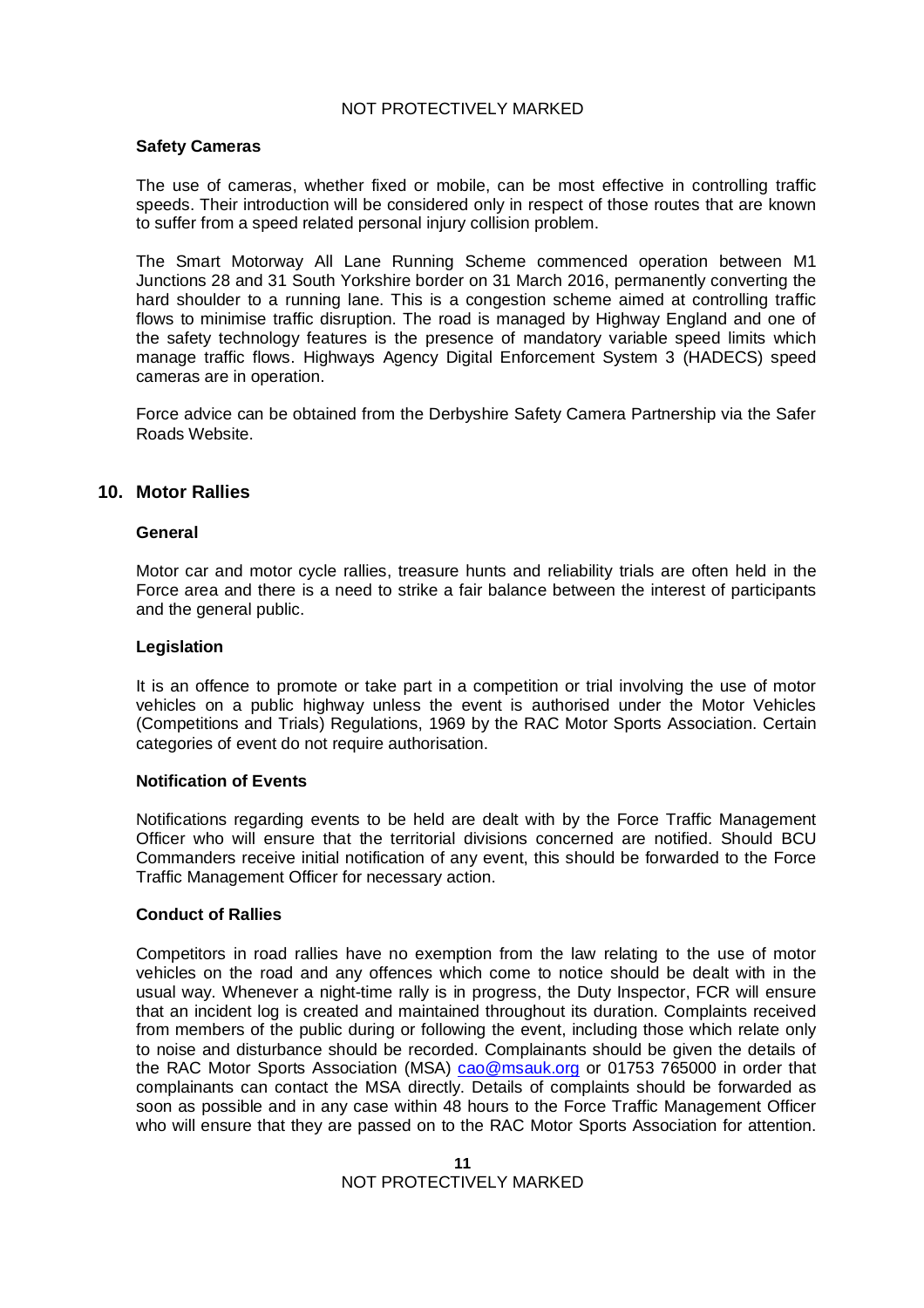In addition to this action, the Force Traffic Management Officer will liaise with the MSA and event organisers as appropriate.

## **11. Cycle Racing on Highways**

#### **Legislation**

The rules governing the conduct of Cycle Races and Cycle Time Trials are contained within the Cycle Racing on Highways Regulations 1960 (as amended).

All notifications or applications in respect of cycle time trials and cycle races, including triathlons and duathlons, must be forwarded to the Force Traffic Management Officer who will liaise with Road Policing Inspectors and Section Managers as necessary.

#### **Time Trials**

A cycle time trial does not require approval provided details as specified in the regulations are supplied in writing to the Chief Officer of Police at least 28 days before the event is due to take place. Competitors are normally spaced in groups of not more than four riders who are, in effect, racing against the clock. Although they cannot be prevented from doing so, for safety reasons, organisers should be discouraged from selecting courses which might expose riders to unnecessary risks such as high speed dual carriageways and busy roundabouts.

#### **Cycle Races**

Massed start cycle races require police authorisation and must comply with the standard conditions set out in the regulations. Should there be any deviation from the standard conditions; a police dispensation will be required. Chief Officers may impose conditions where considered necessary, even if such a race meets standard conditions and these will normally be invoked to promote the safety of competitors and other road users.

The race organiser has responsibility to ensure the safety of participants and other road users.

The relevant highway authorities must also be informed by the organisers and there must be effective liaison as appropriate. Often road closures need to be considered because there should be no reliance on police resources to enable such events to take place given that this is not a primary police core responsibility and the legalities which restrict the policing of preplanned events on the highway.

It is anticipated that police officers will be provided only for large national or prestigious events, subject to the exigencies of other duties.

Officers engaged in traffic control duties in connection with a cycle race will need to be supporting a lawful road closure authorised by the Highway Authority or properly authorised under Section 31 (4) of the Road Traffic Act 1988.

In order to standardise races throughout the Force area, the following recommendations should be practised so far as is possible and any infringement of the law should be dealt with in the normal way: -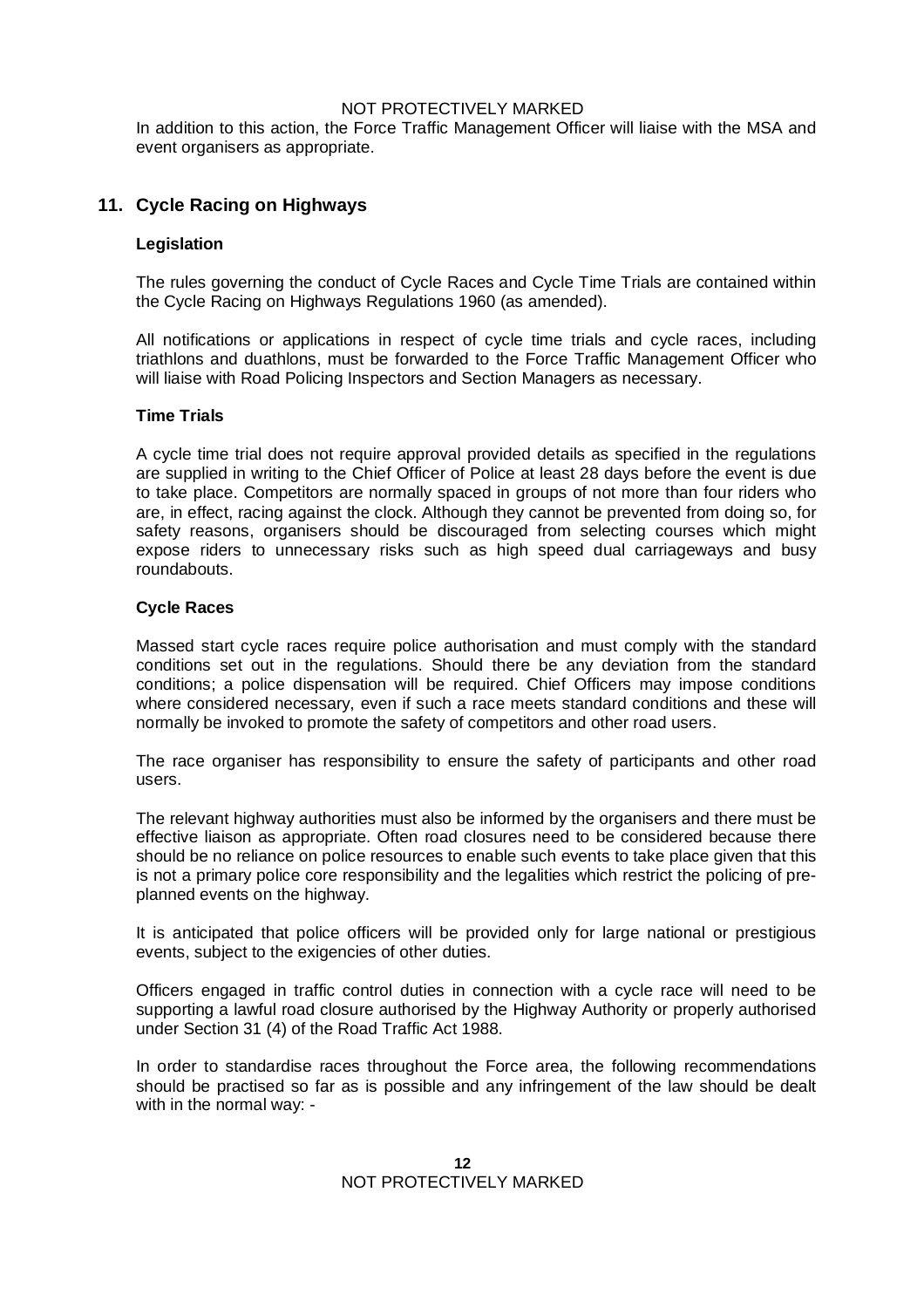- i) Roads should not be closed for cycle racing save in very exceptional circumstances (e.g. 'criterium' events which normally involve several laps of a closed circuit within a town centre). These closures will be authorised by the relevant local authority.
- ii) No more than one race should be permitted to take place on any course at any one time.
- iii) Marshals and all officials are to be instructed that competitors must observe mandatory traffic signs and have no right of way over other traffic using the road unless under the direction of a police officer in uniform. Any infringement of the law should be dealt with in the normal way.
- iv) A red flag or any other device must NOT be used to control traffic, other than warning competitors of danger. Signs warning other road users of the presence of cyclists may be used with the consent of the local highway authority.
- v) Marshals must be provided at strategic locations, including road junctions, along the route. They should be clearly identifiable through the wearing of armbands, tabards or other means of identification.
- vi) Marshals and officials connected with the race must be informed that they have no authority to slow down, stop or otherwise interfere with traffic using the road.
- vii) Race officials will be expected to take all possible action to prevent bunching of competitors, especially on any 'A' class roads or uphill sections of the route.
- viii) The organisers should inspect the route prior to the commencement of the race in order to ensure that the road surface is free from defects or other obstruction likely to cause danger to the competitors.
- ix) The cycling disciplines of triathlons and duathlons normally take the form of a cycle race and any notification of such an event should be treated as if it were a cycle race.

### **Large Scale Leisure Rides – Cyclo Sportives**

These events attract large numbers of cyclists including club team members. The event is not competitive and its structure is not covered by cycling regulations, however, the effect of very large numbers of cyclists on the road network has safety implications for road users, particularly where individuals 'time' themselves over the course. These courses can be around 100 miles with smaller, simultaneous routes of 50 – 60 miles. Participants pay a fee to take part. Typically different route sections can overlap and the risk of added congestion on these sections requires proper consideration by organisers.

These types of events require effective liaison with organisers, highway authorities and safety groups to ensure road safety risks are satisfactorily addressed. Organisers can be invited to the County Safety Advisory Group where necessary.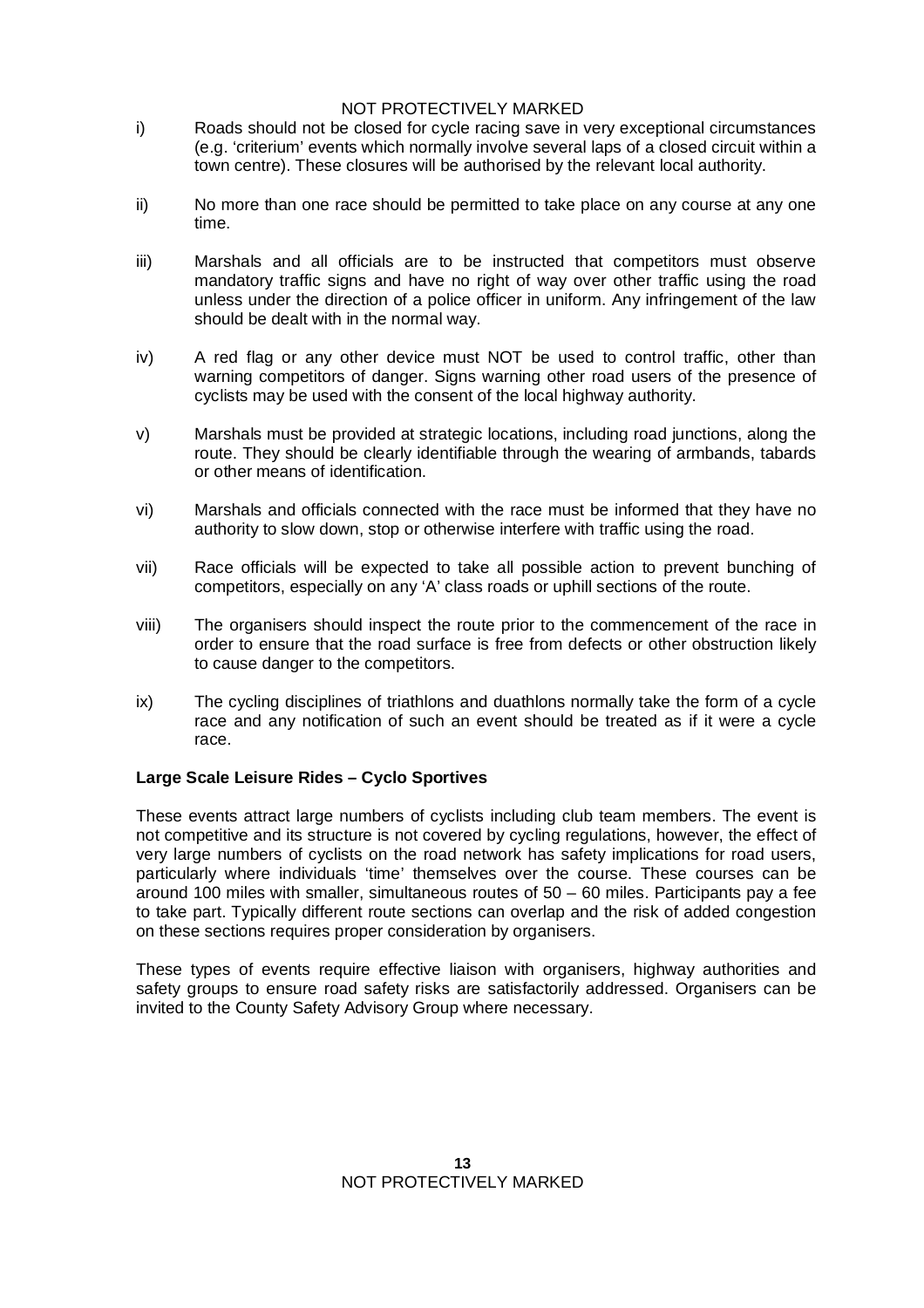#### **12. Other Events**

#### **Notification – Policy**

Police are often notified of events on the highway which are not governed by regulation but are organised for leisure or fund raising purposes. In many cases, police permission is sought for the holding of such events.

The responsibility for the organising of such events and for the safety of participants and other road users rests entirely with the organisers and those taking part. The rights of people to run, walk, ride, cycle or drive on the highway should be recognised and police are not empowered to grant or refuse permission for these events.

There is no obligation upon the police service to provide assistance for organised events on the highway but the police will advise and liaise with organisers with a view to ensuring the safety of participants and to minimise inconvenience to other road users.

#### **Guidelines**

Where notification is received of an event on the highway involving runners, riders, walkers or cyclists, organisers should be discouraged from conducting the event on the highway and advised to consider making use of footpaths, bridleways, local parks or sports stadia.

Where the event is likely to cause serious disruption or danger to participants or other road users e.g. truck pulls, bed pushes etc. organisers should be advised of the road safety risks and the need to guard against any obstruction of the highway. They should also be advised of their responsibility to ensure the safety of participants and other road users.

Organisers should be advised that we cannot normally provide police officers to assist or facilitate events on the highway. However, in exceptional circumstances, they may be provided at the discretion of BCU Commanders and will be the subject of local negotiation. Police officers may be provided under Special Duty (payment) provision either to facilitate the event or support lawful road closures.

When notification is received of an event taking place wholly or mainly on footpaths or bridleways away from the main highway, organisers should be advised that there are no police objections. However, precautions should be taken to protect the safety of participants at those locations where the route crosses roads, particularly where children are concerned. These might include the provision of marshals and/or the deployment of suitable warning signs.

Traditional events such as carnival processions, local festivals and parades will be referred to the appropriate Operations Planning or Section Manager for local negotiation with regard to policing arrangements. Traffic Management will advise on respective traffic management plans for events as required.

These guidelines do not seek to prevent police employees from exercising their right to organise or participate in such events in a private capacity. The responsibilities of organisers in connection with events must be fully understood by them together with the responsibility placed on individuals taking part. The police will advise organisers as necessary, where notified of an event; however, there should be no general reliance or expectation by organisers on the presence of police to enable the event to take place.